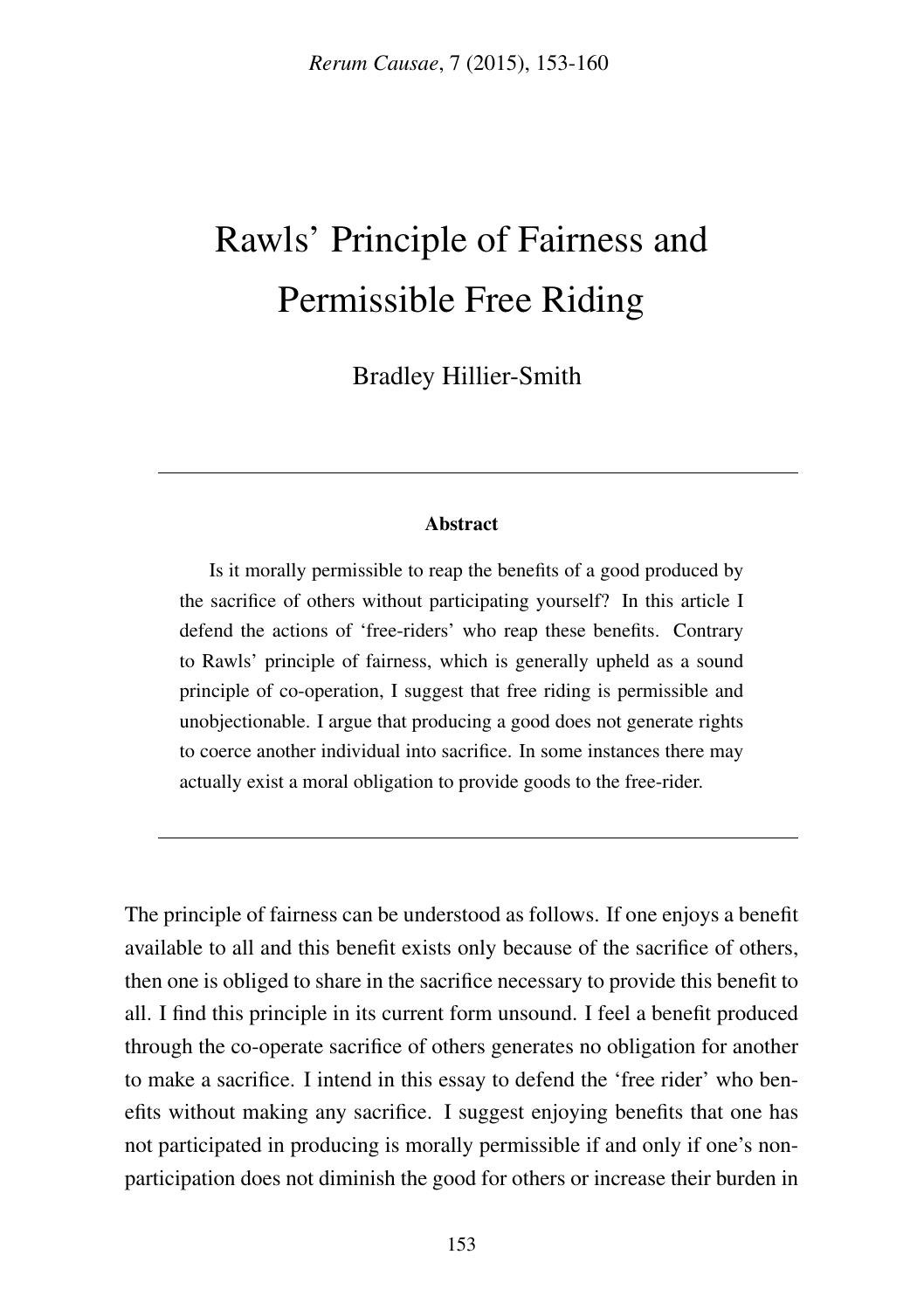producing it. The principle of fairness in my view only applies to a vital good that would not exist without the sacrifice of another individual. Only then is there a moral obligation to share in the sacrifice necessary to produce it.

My view rests on two central arguments. The first is the unnecessary sacrifice argument. If a good is created by co-operative efforts with or without the equal sacrifice of an additional individual, it is not clear why that individual is morally obligated to participate in an unnecessary sacrifice. Imposing additional sacrifice serves no purpose and only increases burdens. If a group decides to make sacrifices and produce a good, this does not give them the right to demand or impose restrictions on another's liberty if such restrictions are unnecessary. Following this, an individual is only obligated to participate in the sacrifice if and only if that good is vital and would not be provided without that individual's participation. If one's free riding prevents a good from existing which would be vital to all, then one is depriving that good from (and therefore harming) others.

My second argument sets the conditions of permissible free riding. Free riding, that is enjoying the benefits of others' sacrifice without making an equal sacrifice, is permissible if and only if the following conditions are met. Firstly, the benefits the free rider receives do not increase the burdens and sacrifice of those providing it. Secondly, the benefits the free rider receives do not diminish the goods for others. If these conditions are met, it would seem no harm comes from free riding, no individual is made to carry extra burden or has their share diminished. In my view it has not been convincingly shown why free riding thus described would be problematic.

It is useful at this point to distinguish between different types of good that are produced through co-operative efforts. These different cases are used to judge whether the principle of fairness is sound. The four cases are 1) Passively Received Luxury Goods. 2) Actively Received Luxury Goods. 3) Passively Received Vital Goods. 4) Actively Received Vital Goods. I will focus on the latter three cases as it has been convincingly shown elsewhere how passively received luxury goods generate no obligation to participate in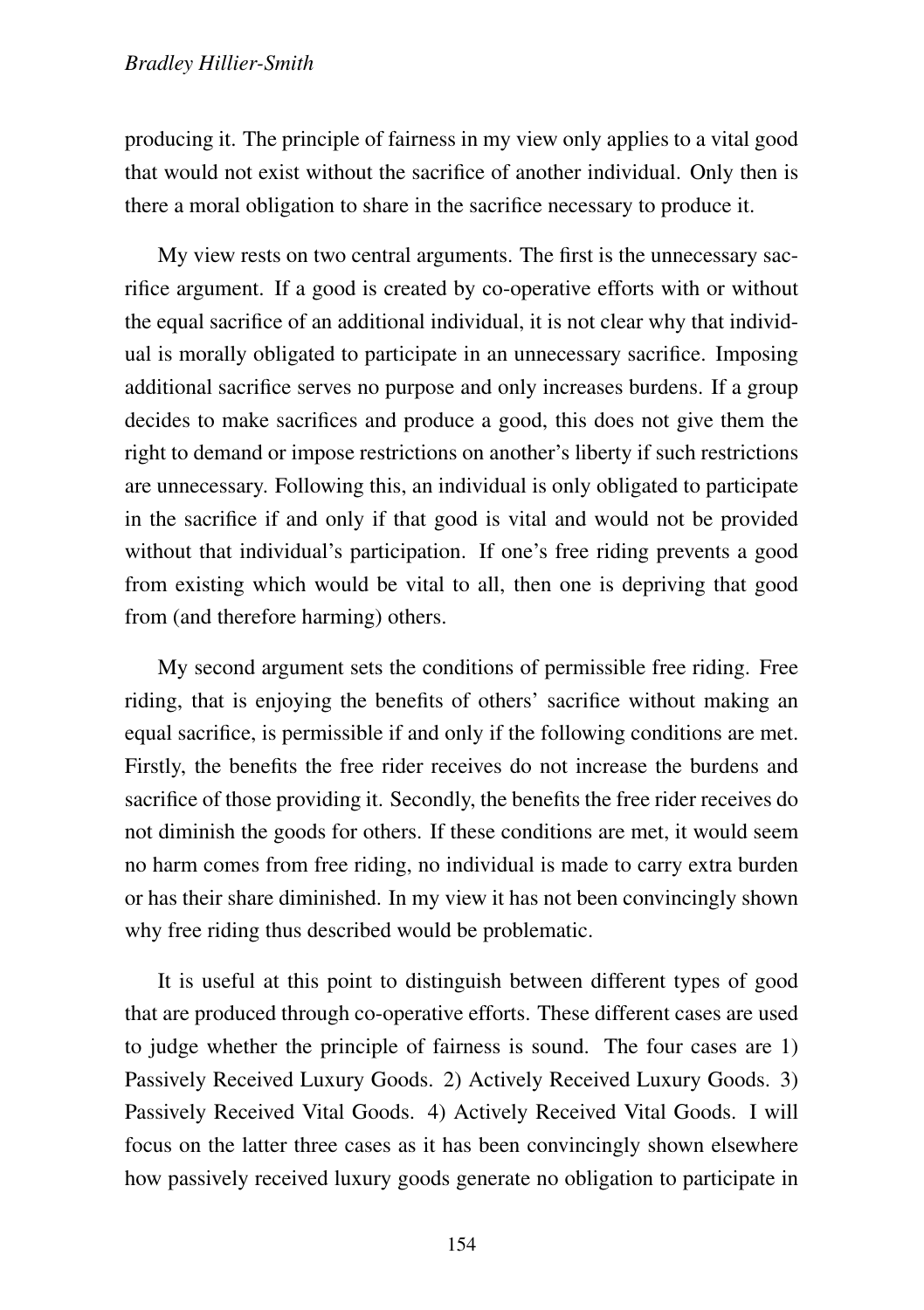the collective sacrifice.<sup>1</sup> The last three cases are held up as being examples of where the principle of fairness applies. I argue that in each case there is no such obligation to participate in the sacrifice. Controversially in case 4, I instead argue that the moral obligation lies with those who produced the good to provide it to the free rider.

Let us turn now then to Actively Received Luxury Goods. A luxury (nonessential) good is created by a group of co-operating individuals. Another individual actively takes advantage of this good without participating in the sacrifice required. For Rawls, one is required to do their part if 'one has voluntarily accepted the benefits of the arrangement or taken advantage of the opportunities to further ones interests'.<sup>2</sup> It would seem then that actively received luxury goods generate an obligation to do one's fair share. To illustrate why I think otherwise consider the following example. A group of settlers decide to farm tobacco. They make considerable sacrifices and work hard to produce this good. You as an individual decide not to participate in the efforts, yet unbeknownst to the group, you secretly help yourself to the fruits of their labour.

This is held to be a paradigm example of where the principle of fairness applies.<sup>3</sup> However the idea of a free rider here appears to me entirely unproblematic. Your helping yourself leaves enough and as good left in common for others, it does not increase the sacrifice on the part of others, furthermore the group are unaware of your skulduggery. Firstly, this action satisfies the conditions of a permissible free rider I outlined earlier: it does not deprive the group of the good or increase their burden. Secondly, why should this situation generate an obligation to participate when one's sacrifice is wholly unnecessary? It actually appears objectionable that the group, through having decided to create a good, have a right to demand sacrifice from another for no additional gain. If the good exists with or without the help of another, it is

<sup>1</sup> Nozick *Anarchy, State, and Utopia* 90-5.

<sup>2</sup> Rawls *A Theory of Justice* §18.

<sup>3</sup> George Klosko terms these examples 'Excludable co-operative schemes', Klosko 'Presumtive Benefit, Fairness, and Political Obligation' 243.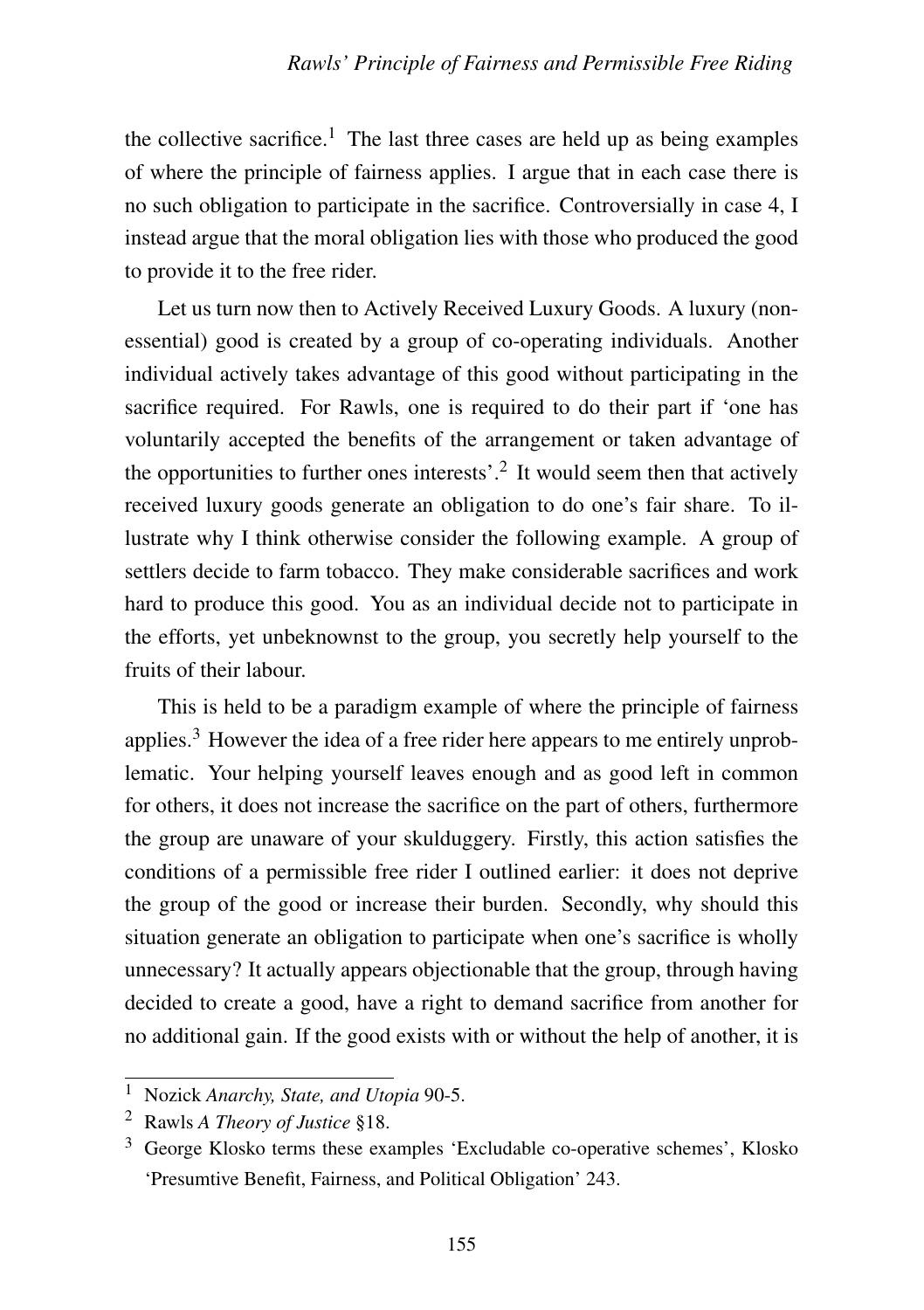not clear why imposing sacrifice on all is acceptable.

It may be objected here that it is simply not fair. All individuals have an interest in not doing the necessary work and benefitting from the result. It is not fair that some are able to realise this interest while others have to make sacrifices. This is compelling. It recognises that not doing the work yet reaping the benefits is a valuable interest. My argument is simply why disallow this interest completely when it is not necessary to do so? A situation where 10 people all make a considerable sacrifice to produce a good is worse than a situation where 9 people produce the same good with no increased burden or sacrifice and one individual realises this valuable interest. If the interest is valuable, then it ought to be enabled not prohibited.

It may be objected that whilst it is valuable for the free rider, it is not fair for the nine in this situation. This may be true, but it is hard to see why this is a significant harm. The group decided to produce this good which they then enjoy. Their situation remains constant whether the additional individual participates or not. As the free rider takes advantage in secret, the group remain unaware. Levelling down the free rider serves no purpose.

Even if it was supposed that the group was fully aware that a free rider took advantage, the group's situation still remains constant, they suffer no additional burdens nor have their goods diminished. It seems the only difference here is a feeling of ressentiment  $4$  towards the individual who benefits from their labour. This emotive reaction to me is insufficient grounds to then demand restrictions on that individual's liberty or generate a moral obligation to make an additional sacrifice.

A stronger ground to establish an obligation would be if the good would not exist without the additional sacrifice. If everyone did not engage in the sacrifice to produce a good then no benefits would result. I grant that this is true, as I stated earlier a moral obligation to participate does exist if and only if that good would not exist without that participation. If one's nonparticipation deprives others of a good then there may exist an obligation

This idea of ressentiment as providing inadequate grounds to base morality is borrowed from Friedrich Nietzsche. See Nietzsche *On the Geneaology of Morals*.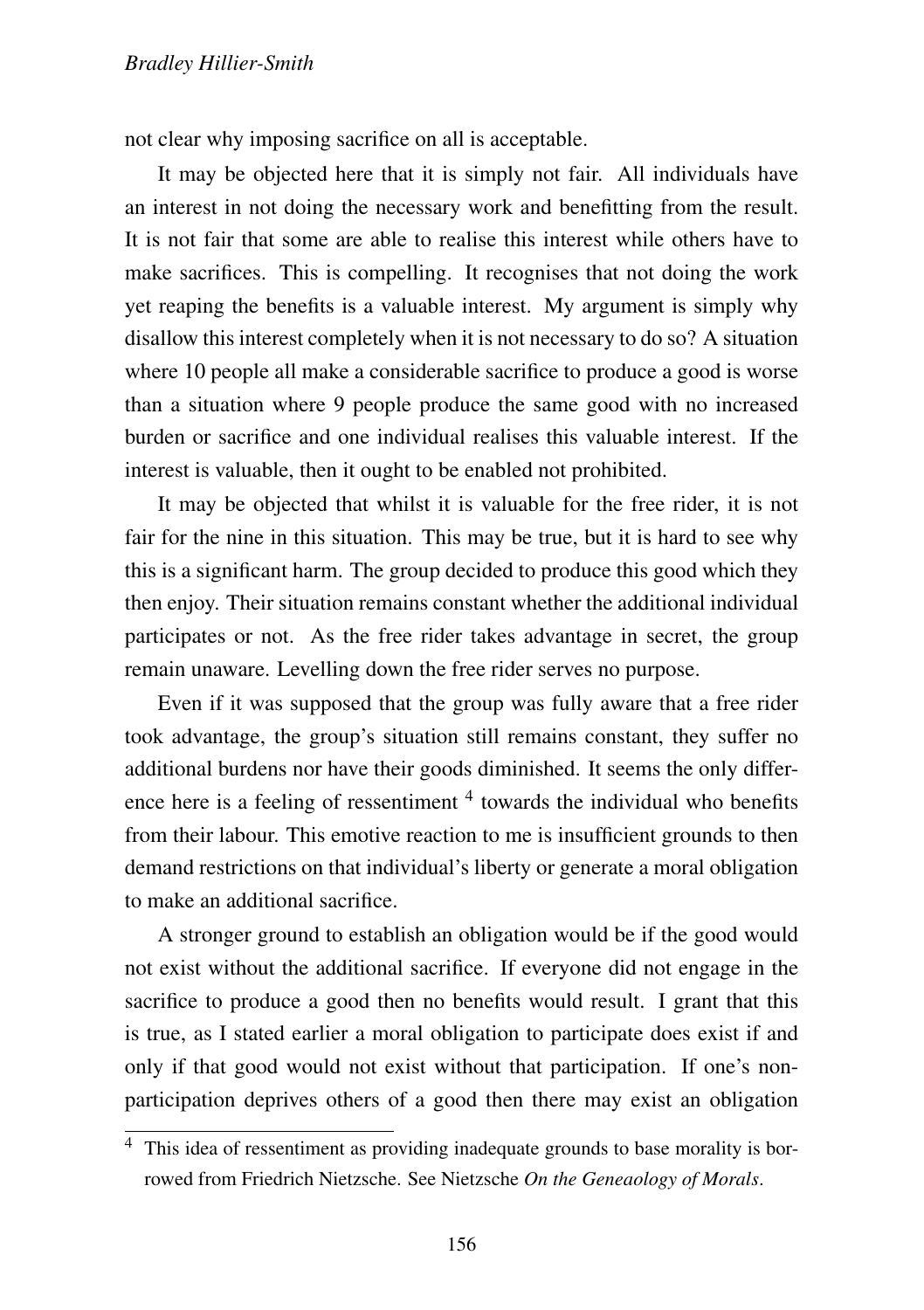to participate. However this seems less compelling when discussing luxury goods. It is hard to see that a luxury good would be so valuable to a group of people as to generate rights over another individual. In sum, the fact that a significantly valuable good would not exist without an additional sacrifice may generate a moral obligation to participate however a mere feeling of ressentiment is insufficient.

Let us now turn to Passively Received Vital Goods. These are goods that are essential to well being and are provided for everyone. One cannot avoid receiving the good. George Klosko has argued that the principle of fairness generates an obligation to contribute to non-excludable [passively received] schemes if the goods are 1) worth the recipients effort in providing them and 2) presumptively beneficial (indispensible goods which everyman is presumed to want and are necessary for an acceptable life).  $5$  Klosko thus suggests the principle of fairness strongly applies to cases of passively received vital goods.

Consider the following case. A community lives on island. Rising sea levels will soon flood the entire island, including your own property. A group decides to build a flood defence surrounding the island which will ensure safety for everyone. You passively receive this vital good. You cannot avoid it or choose not to have it and it is essential for your wellbeing. Your participation is not necessary in order to complete the task.

Unlike Klosko, in this case I feel there is no obligation to share in the task. Your participation will neither increase efficiency or effectiveness of the defence, but will only incur unnecessary sacrifice on all. Non-participation will not increase the burden or diminish the goods. How would I like it you may ask, if I spent all day enduring backbreaking work building this defence whilst a free rider relaxes with a gin and tonic? Indeed I would not like it at all. I'd feel envious of his situation. However does this give me the right to impose equal sacrifice on the free rider when it would make zero difference to my workload? I think not, it appears a vindictive response and certainly insufficient grounds to coerce someone into sacrifice.

<sup>5</sup> Klosko 'Presumtive Benefit, Fairness, and Political Obligation' 246.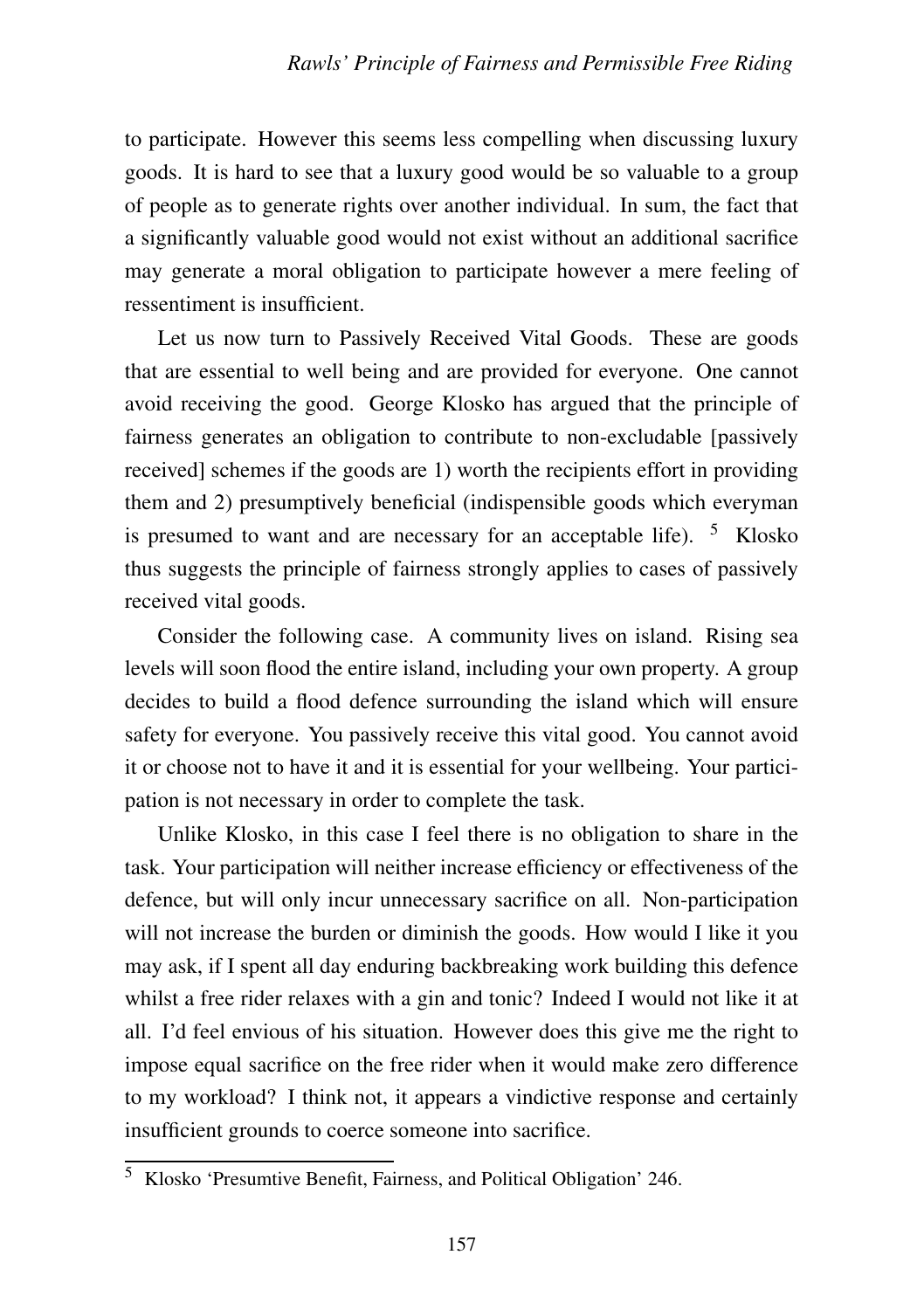### *Bradley Hillier-Smith*

Klosko uses a similar case describing the national defence of a territory under constant military threat.<sup>6</sup> In my view it is permissible to be a free rider on a scheme of national defence proving it does not increase the burden on others or diminish the good. Again it may be said that if everyone was a free rider then the good would not exist. I accept this, however then there must be a threshold of sufficient sacrifice at which point additional sacrifice is unnecessary to provide the good. Once this threshold is reached, the free rider becomes unproblematic. Furthermore if a lottery was used so each has equal chance of enjoying the benefit without doing their share, then this to me seems fairer that forcing everyone to make an unnecessary sacrifice. The only grounds on which a moral obligation to participate or a right to coerce another exists, is if the vital good would not exist without the additional sacrifice. In this sense non-participation deprives this vital good to others. This for me is the only scenario when would there is a strong obligation to participate and the principle of fairness applies.

Finally, let us turn to cases of Actively Received Vital Goods. A vital good is created by the co-operative sacrifice of a group. An individual actively receives this good without participating in the sacrifice necessary to produce it. Consider the following example. A recent outbreak of a lethal disease threatens a community. A group of people co-operate to develop a cure. You had the opportunity to participate in this effort but declined, your participation was unnecessary. You then contract the lethal disease and need the cure. In this example I suggest that the individual does not have a moral obligation to participate for precisely the reasons outlined when we discussed actively received luxury goods (unnecessary sacrifice, conditions of free riding). I instead suggest that the moral obligation lies with the group that created it to provide it to the free rider. On my view it is impermissible to deny this vital good to someone or demand a sacrifice on the grounds that they did not participate in creating it. If the good is of a vital nature to the wellbeing of others, there is a moral obligation to make it available.

<sup>6</sup> Ibid 249.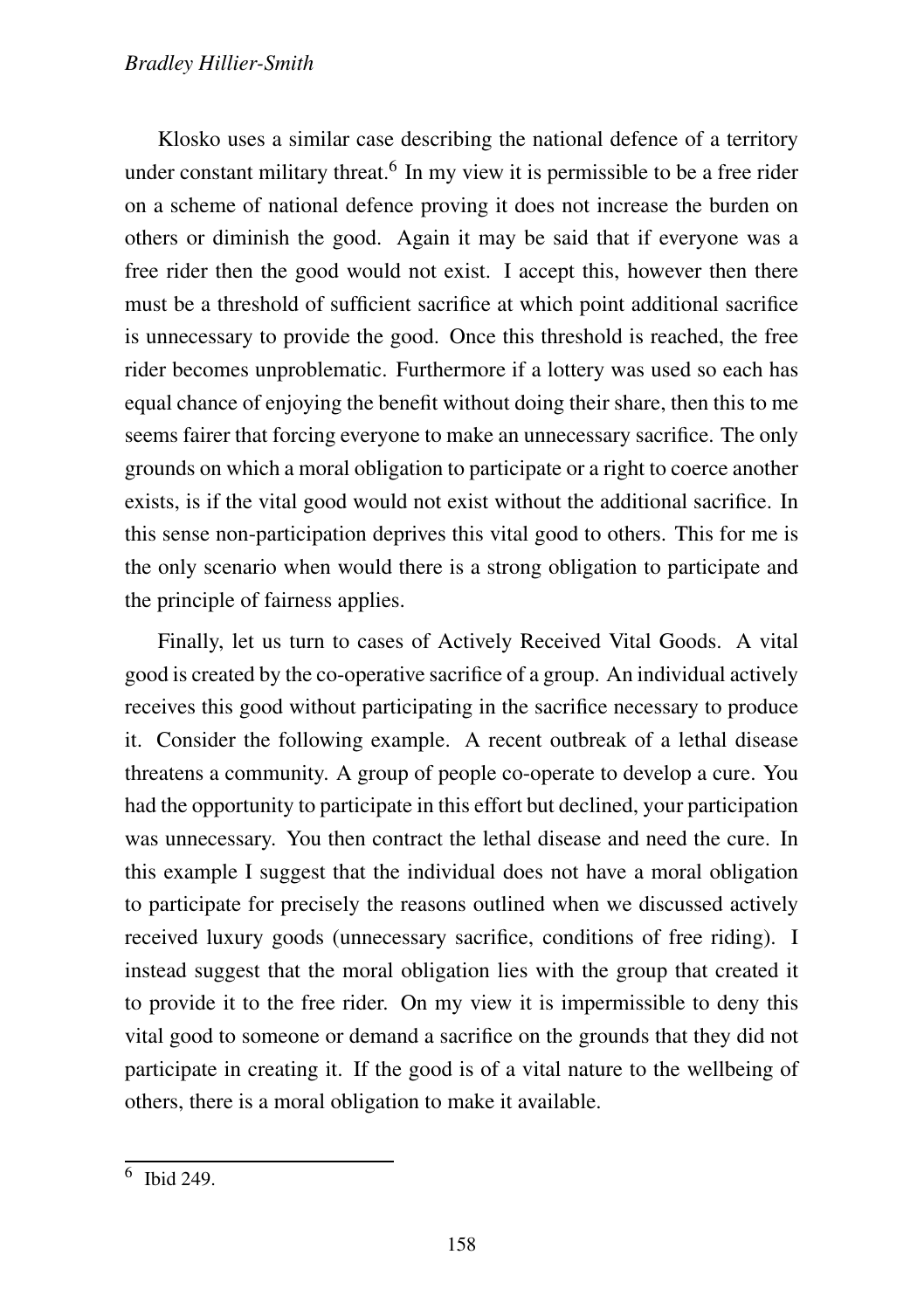## **Conclusion**

I hope to have at least placed some doubt on the principle of fairness in its current form. I have suggested that the fact that one enjoys a benefit produced by the sacrifice of others does not automatically generate an obligation to make an equal sacrifice. If those who find my arguments against unnecessary sacrifice and for permissible conditions of free riding at all compelling, I suggest a reformulation of the principle of fairness. If one enjoys a benefit available to all and this benefit exists only because of the sacrifice of others, then one is not obliged to share in the sacrifice necessary to provide this benefit. This is unless one's non-participation or enjoyment diminishes the benefit or increases the sacrifice for others, or the benefit is vital and requires your participation to be produced.